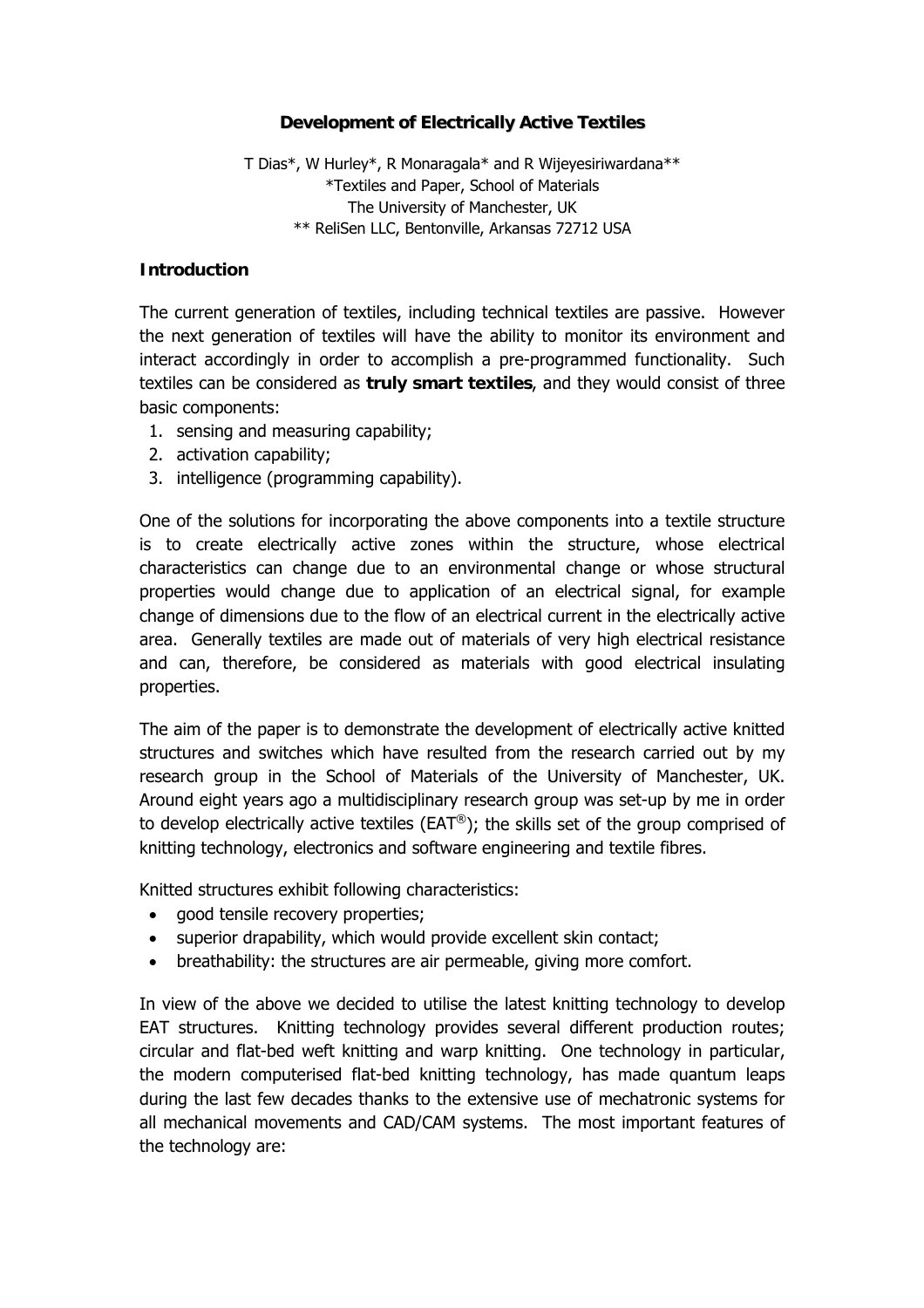- the precision positioning of fibres in 3D space; which is very useful in EAT construction, i.e. the placement of different fibres at appropriate positions in a knitted structure;
- the freedom to construct structures with different binding elements; which is useful for the optimisation of EAT for maximum sensitivity and performance;
- 3D structures add an additional dimension to the EAT construction;
- multilayer structures are very useful for constructing EAT with integrated power and data lines;
- true seamless garment knitting.

It is our belief that the best platform for the development of multilayered 3D EAT structures is provided by the above technology. Different layers can be used for creating arrays of sensors and conductive pathways for power and data lines. Such EAT structures would be washable, and the technology would enable them to be manufactured with a higher degree of precision at low cost (due to minimum labour involvement).

## **Configuration of a knitted EAT**

The generic method of construction of a knitted EAT structure, which is capable of sensing and/or can be initiated to perform a pre-defined activity, is to knit a predetermined area of a knitted structure (base structure or substrate) with electro conductive fibres. The above area is defined as the *`Electro Conductive Area'* (ECA) in this text (Figure 1). The size, the shape and the method of fibre binding, i.e. the stitches, the tuck loops and the floats, and their organization within the base structure would determine the overall electrical characteristics of the ECA. One of the measurable electrical properties of a knitted EAT structure would be the electrical resistance/impedance of the ECA.

### **Development of knitted heating structures**

A knitted structure that is capable of generating heat, when powered by an electrical current, was made by creating an ECA from an electroconductive yarn within a plain knitted structure produced from a nonconductive yarn such as Nylon 6-6. The electroconductive yarn was a silicone monofilament fibre loaded with carbon particles. A specific resistance of 10 KΩcm<sup>-1</sup> was measured at the monofilament yarn at its relaxed state.

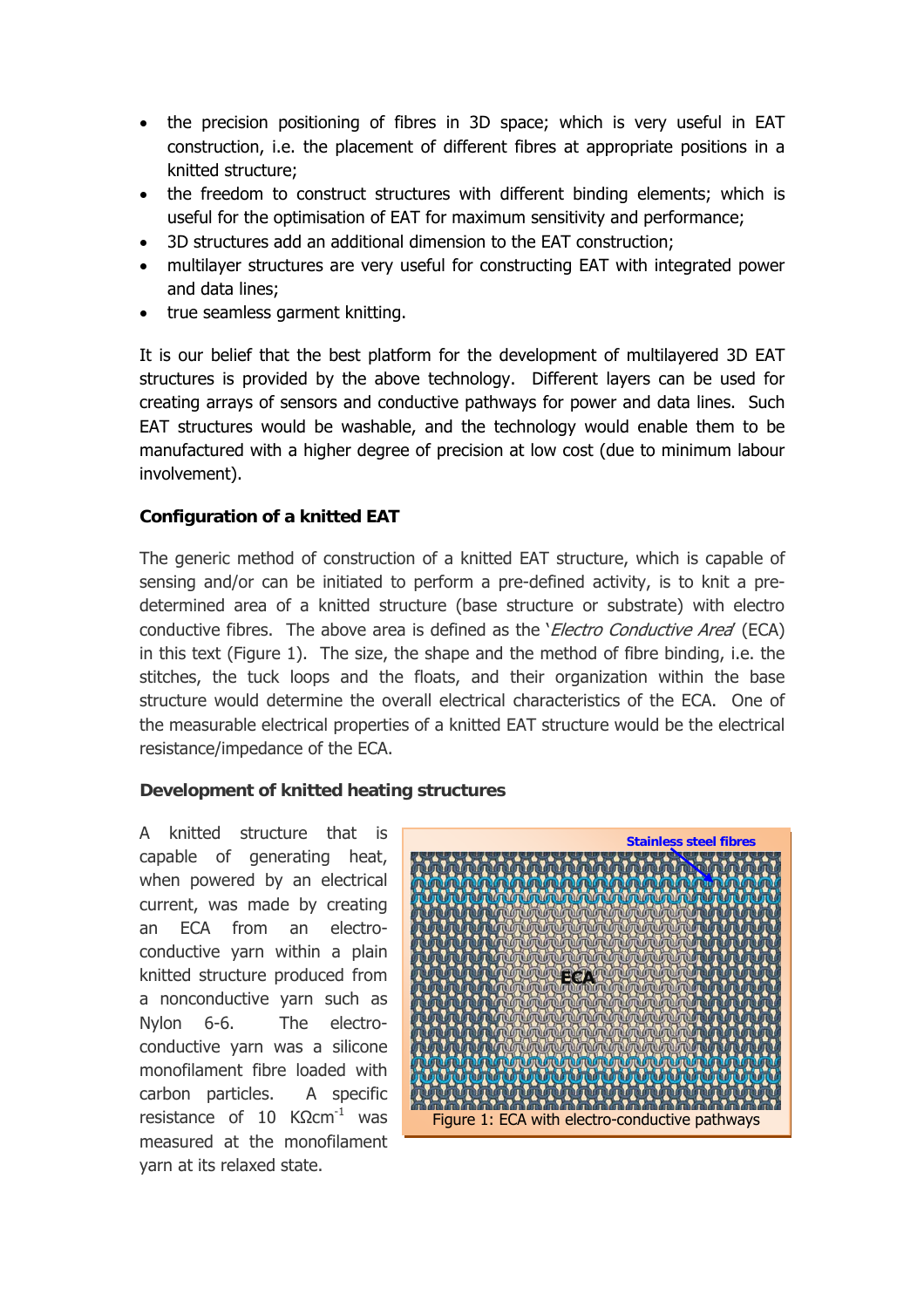The EAT which is capable of generating heat was constructed by using electro conductive fibres of different conductivity levels and non conductive yarns. Stainless steel yarns ( $10\Omega$ cm<sup>-1</sup>) were used as the power lines of the structure and the ECA was created with the low/semi conductive carbon filled silicone monofilament  $(10^4 \Omega \text{cm}^{-1})$ described above. The base structure of the EAT was constructed from a plain knitted structure (Figure 1). The resistive model of the ECA was constructed by using the spatial orientation of the conductive fibres in the three dimensional space. Figure 1 highlights the electro conductive path of the ECA. The ECA comprises of three different regions knitted from different yarns, and hence it can be divided in to three different segments electrically. The first is the heating area (ECA), the second the powering elements and the third the base structure. In the following analysis, "**m**" is the number of courses (rows) and "**n**" is the number of wales (columns) of the ECA (heating segment), which is knitted from the low conductive fibres (carbon loaded silicone monofilament).

# DC Equivalent Circuit

Stitch is the primary yarn binding element of a knitted structure, which is created when three yarn loops are interconnected together resulting in four yarn contact regions as shown in Figure 2a. The contact mechanics at the contact areas are very complex and their behaviour is not yet fully understood. If an incompressible and inextensible yarn (idealised yarn) is used then each contract region can be represented with two contact points (i.e. a total of eight contact points per stitch). However, for all standard yarns the yarn cross-over regions of a stitch can be represented as a line contact at the relaxed state shifting into an area contact as the knitted structure undergoes mechanical loading. Therefore the yarn cross-over



regions of a stitch was considered as a short circuiting point for modelling the electrical equivalent circuit of the ECA, i.e. each yarn cross-over region of a stitch will act as a node in a resistive mesh. There are four yarn cross-over regions of a stitch; and, therefore, the DC equivalent circuit of a stitch was formulated using four resistances

and four nodes (Figure 2b).

The lengths  $L_{\text{leaf}}$ , and  $L_{\text{head}}$  were calculated by considering the yarn path geometry in a unit cell of the ECA, which is a stitch. In knitting science the stitch geometry is defined with one half circle (stitch head), two straight lines (stitch legs) and two quarter circles (stitch feet). In a fully relaxed knitted structure (i.e. when the yarns constituting the stitches are in their minimum energy state) the length of yarn in a foot of a stitch would be half the length of yarn forming the head of the stitch. As such the DC equivalent circuit of the unit cell of the ECA was represented with four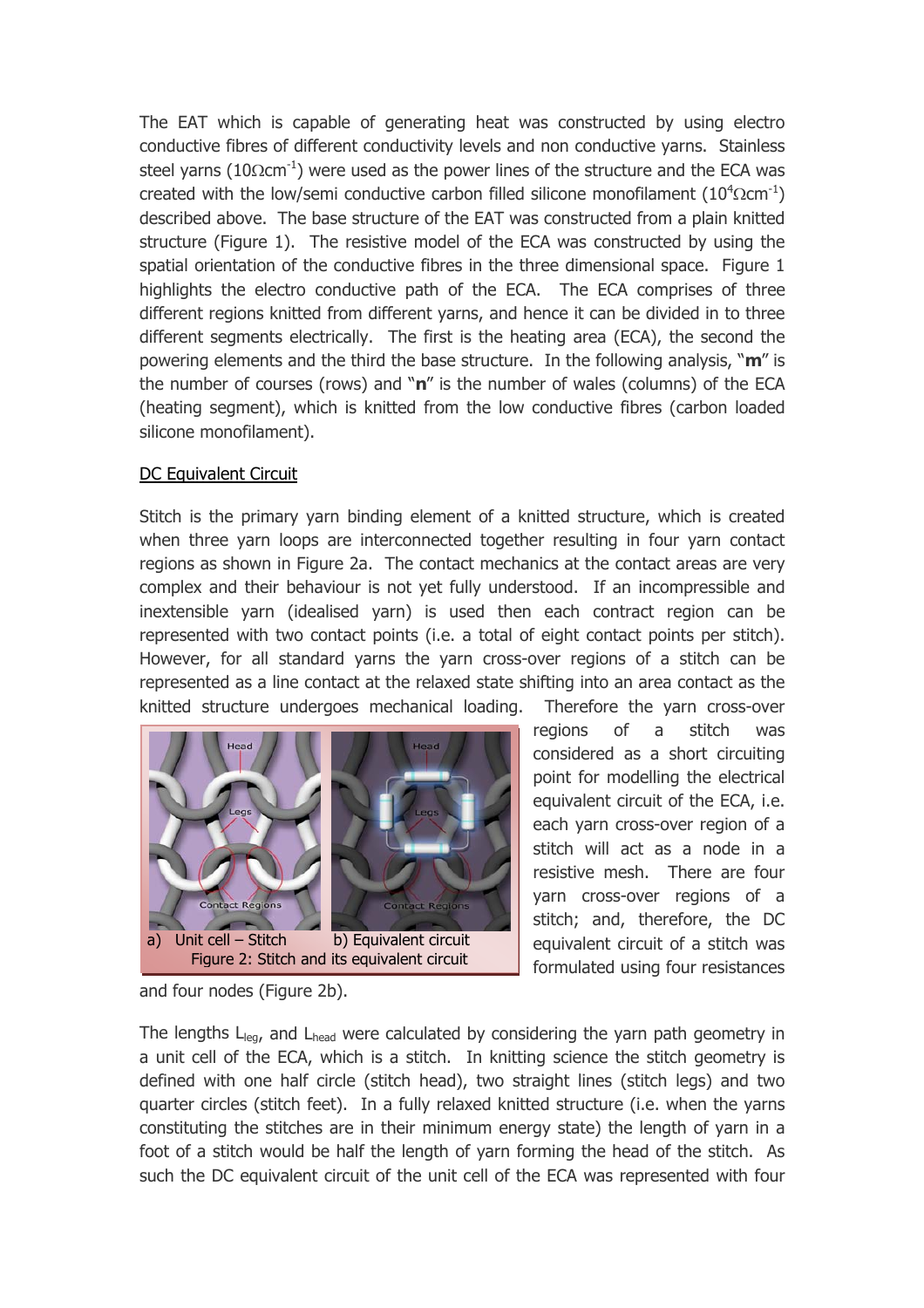resistances; two resistances representing the heads  $(R_H)$  and two resistances representing the two legs  $(R<sub>1</sub>)$  which are connected to each other as shown in Figure 2b. In the following analysis, "**m**" is the number of courses (rows) and "**n**" is the number of wales (columns) of the ECA, which is knitted from the low conductive fibres (e.g. carbon loaded silicone monofilament). In order to calculate the

equivalent resistance of the ECA a resistor mesh was created with the four resistance model of the unit cell, as shown in Figure 3, from which the total equivalent resistance **(Req)** was calculated for a defined powering configuration. The resistances of the unit cell will be influenced by the lengths of conductive yarn in the head/feet and the two legs of a stitch; these yarn lengths can be calculated under the assumption that in a fully relaxed



knitted structure the geometry of the stitch head is defined by a half circle and the stitch leg by a straight line. The equivalent resistance of the ECA will depend on the total number of stitches constituting the ECA. The total number of stitches will, however, depend on the number of courses (m) and the number of wales (n) in the ECA. The equivalent resistance of an ECA of a given m and n will also depend on the length ratio between the  $L_{\text{leaf}}$  (length of yarn in the stitch leg) and the  $L_{\text{head}}$  (length of yarn in the stitch head). The dependency of the equivalent resistance of an ECA  $(R_{eq})$  having m courses and n wales, when  $L_{led}/L_{head} = 2$  is shown in the Figure 4.



Our calculations show that for higher  $L_{\text{leq}}/L_{\text{head}}$  ratio with constant  $L<sub>lea</sub>$ , the equivalent resistance of the ECA,  $R_{eq}$ , would reduce. Figure 4 demonstrates how the number of courses and the number of wales would influence the equivalent resistance of the ECA.  $R_{eq}$  would increase when the number of courses is increased, which is significant for a given number of wales. However an increase in the number of wales for an ECA with

given number of courses would result in a reduction of the equivalent resistance of the ECA. The rate of reduction of the equivalent resistance of the ECA is significant within a limited range, and thereafter its rate of reduction becomes less significant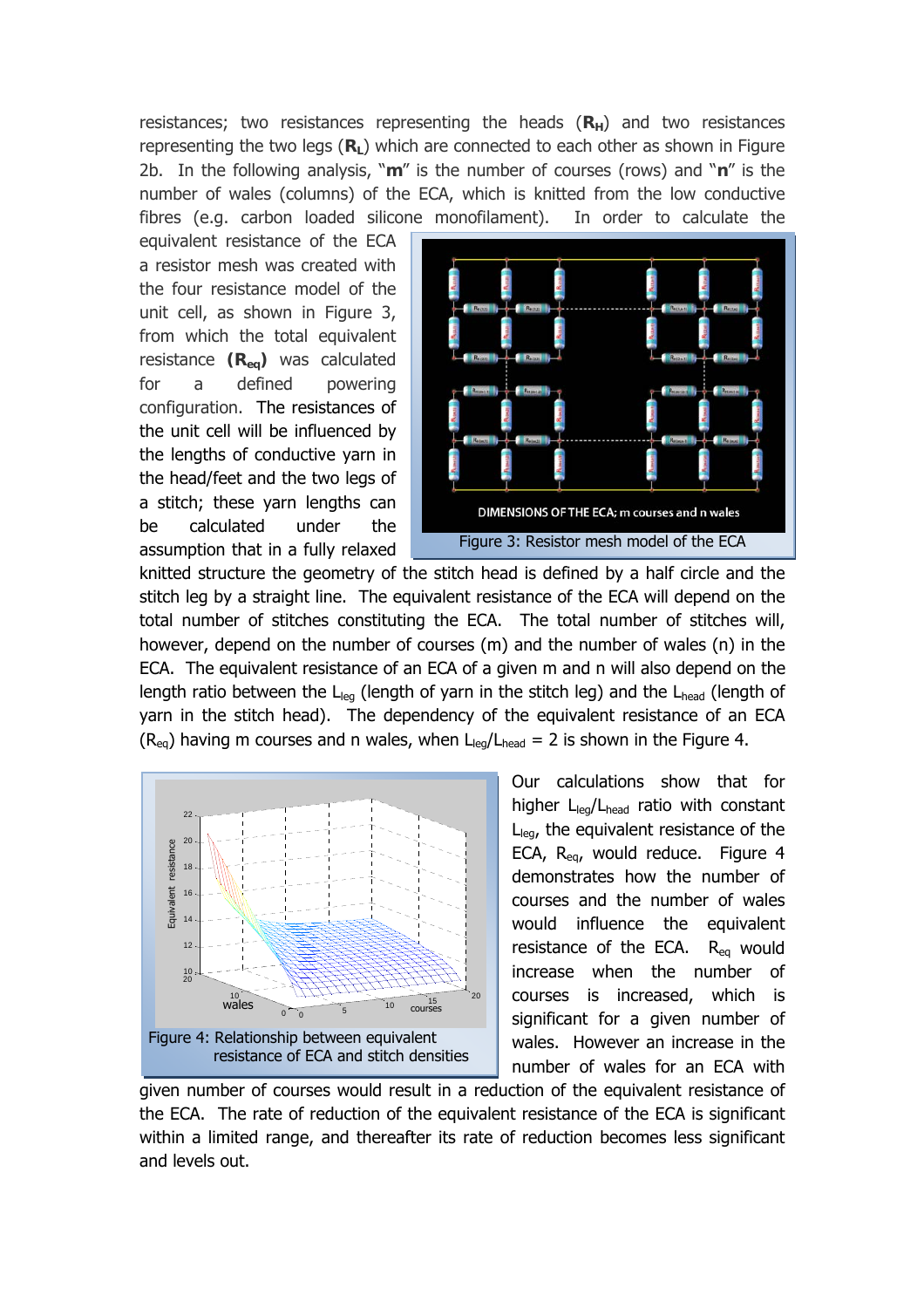#### Electrical Power Distribution in the ECA

The power distribution of the stitches of the ECA will depend on the current distribution within the unit cells of the ECA, which will be determined by the resistances  $R_{head}$  and  $R_{lead}$ . Therefore, the current distribution in the ECA can be calculated from the mesh loop currents  $(I_m)$  and the currents flowing in the stitch heads  $(I_H)$  and legs  $(I_L)$ , which can be determined from:

$$
I_m = Z_m^{-1}V \tag{1}
$$



In the above equation V is the voltage applied to the ECA and  $Z_m^{-1}$  the admittance matrix of the ECA, which is given in Figure 5. For each stitch the distribution of the yarn in the stitch within the legs and the head of the stitch can be calculated (i.e.  $L_{\text{leaf}(i,j)}$  and  $L_{\text{head}(i,j)}$  by considering the geometry of the yarn path in the stitch, and the corresponding resistances can be determined from the resistivity,  $P_{\perp}$ , and the cross-sectional area, A, of the conductive

yarn using equation 2:

$$
R_{L(i,j)} = \frac{p_L L_{Leg(i,j)}}{A} \wedge R_{H(i,j)} = \frac{P_L L_{Head(i,j)}}{A}
$$
 (2)

From equation (2) the resistance matrixes of stitch head,  $R_{H}$ , and stitch legs,  $R_{L}$ , can be obtained. By applying the electrical network theory of mesh analysis the equivalent resistance of the ECA,  $R_{eq}$ , the voltage vector,  $V_M$  and the current vector  $I_M$ were determined. The necessary equations are given below.

$$
V_M = \{V, 0, 0, 0, \ldots, 0\}_{m^* n + 1, 1}
$$
 (3)

$$
I_{M} = \{ I_{0}, I_{1,1}, I_{1,2}, \ldots, I_{2,1}, \ldots I_{m,n} \}_{m^{*} n+1,1}
$$
 (4)

$$
V_M = Z_M \times I_M \Rightarrow I_M = Z^{-1} M \times V_M \tag{5}
$$

$$
\Rightarrow R_{eq} = \frac{1}{z^{-1} (1,1)} - R_0 \tag{6}
$$

Where  $z^1_{(1,1)}$  is the (1,1) element of  $z^1_{M}$ . The distribution of current in the stitch heads I\_H<sub>(m+1,n)</sub> and the stitch legs I\_L<sub>(m+1,n+1)</sub> were calculated; with the above values the power distribution in the stitch heads (P\_H) and the stitch legs (P\_L) determined.

$$
P_{-}H_{(i,j)} = R_{H(i,j)} \times I_{-}H_{(i,j)}^{2}
$$
  
\n
$$
P_{-}L_{(i,j)} = R_{L(i,j)} \times I_{-}L_{(i,j)}^{2}
$$
 (7)

Under the assumption that any heat loss in the ECA is only due to radiation, the temperature distribution in the stitch heads (T\_H) and stitch legs (T\_L) were calculated. From the Plank's law of radiation;

$$
T_{-}H_{(i,j)} = (P_{-}H_{(i,j)})/K_{c} + T_{a}^{4})^{1/4}
$$
\n(9)

$$
T = L(i,j) = (P - L(i,j)) / K_c + T_a^4)^{1/4}
$$
 (10)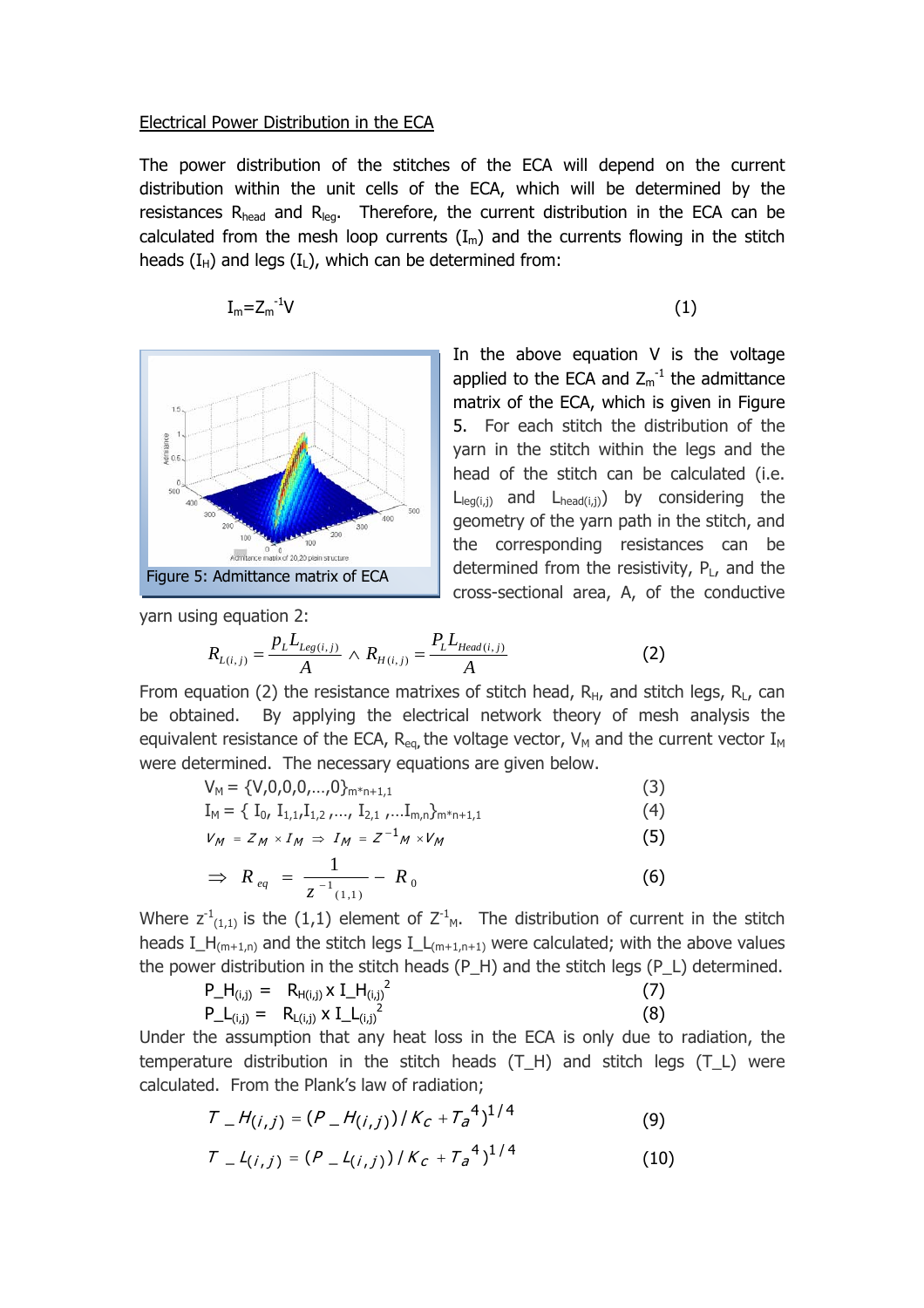Where  $K_c$  is radiation constant of the conductive fibre and the  $T_a$  is the ambient temperature. The theoretical and measured results are given in the Figures 6 and 7; the temperature distribution within the ECA was measured by using pt100 thermocouples.





### **Development of Knitted Switches (K-Switch)**

Another application of ECAs is the development of knitted flexible switches, named as K-Switches, which can easily be integrated into textile structures using modern flat-bed knitting technology. The principle of operation of the K-Switch is based upon the resistance change between two neighboring ECAs due to touching the ECAs with a human finger. Such a dual ECA switch consists of two or more conductive pathways which are isolated from each other by non-conductive yarns. The ECAs and the conductive pathways were created based on the concept of three colour jacquard using a computer flat-bed knitting machine. Yarn path notations for producing dual ECA switches are given in Figure 8. The conductive yarn was knitted on alternating needles on the back needle bed. It was only knitted on the front needle bed to create the ECA. Each conductive pathway was created with at least one course of conductive yarn followed by at least 2 courses of non-conductive yarn to insulate the pathway. The conductive yarn was knitted full width of the structure.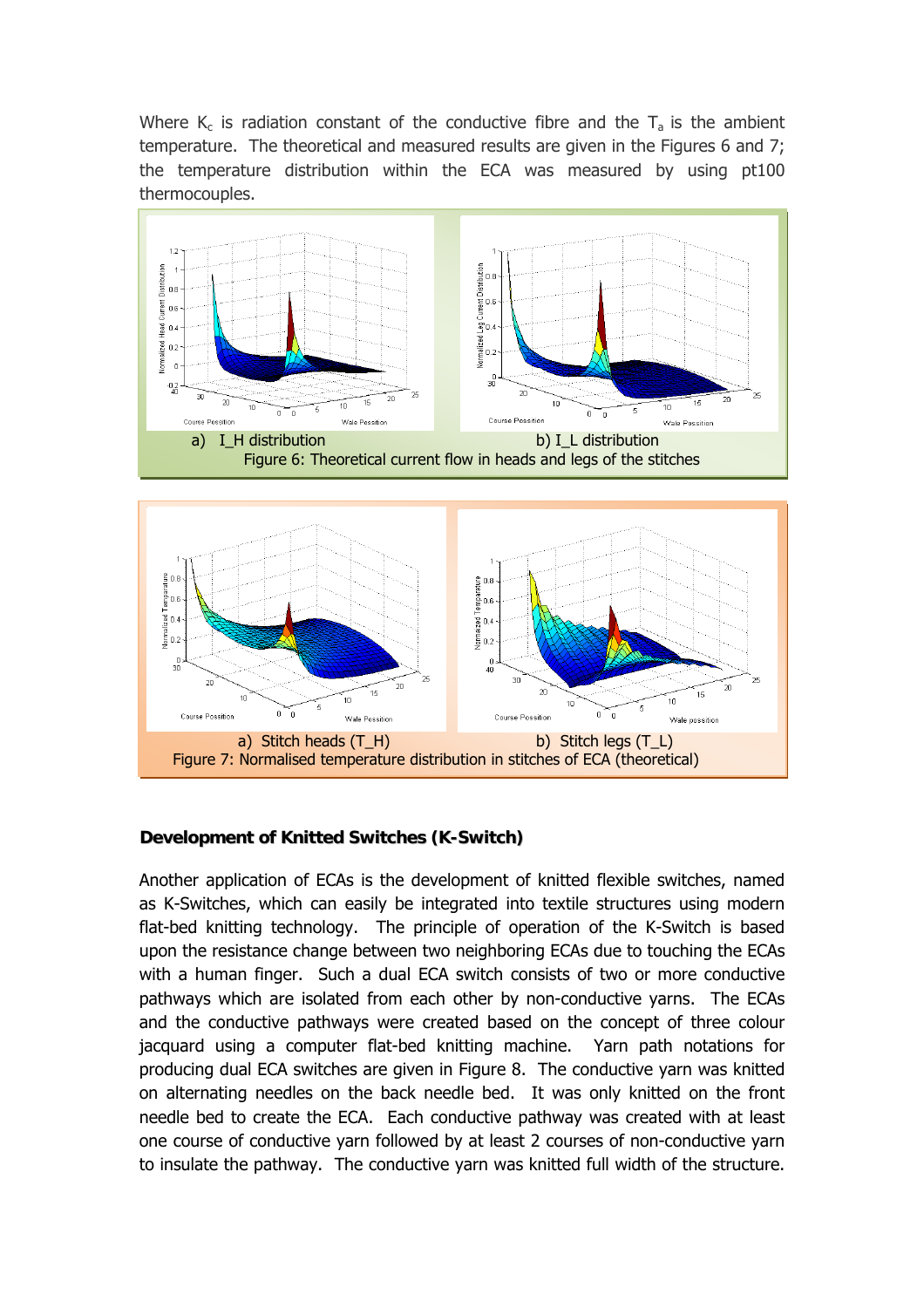In order to localise the switching behaviour to a specific visual reference region on the textile structure, the conductive pathways must be electrically insulated within the knitted structure with the exception of the switching area (dual ECA region). One elegant solution for insulating the conductive pathways was the use of jacquard knitting on both

needle beds, which would enable the conductive pathways to be completely insulated from the technical front of the knitted structure. Another advantage of using electronic flat-bed knitting is the ability of creating pattern motifs to map the switches depending on the individual operation, see Figure 9.





The electrical equivalent circuit of a dual ECA switch is given in Figure 10. A dc voltage of 12V was applied between the conductive pathways of the two ECAs, and the potential at ECA2 with reference to the ground was measured. An open circuit



voltage of 5mV was measured, and when a gloved finger was placed on the two ECAs the voltage increased to 20 mV; the value measured depended on the type of the glove. However when the dual ECA switch was touched by a bare finger a voltage greater than 7 V

was observed. Based on the above data a comparator circuit was designed which can also be activated from a gloved finger.



A study of the ac performance of the dual ECA switches was also carried out. The impedance of the dual ECA switch was modeled using resistive and capacitive components. Figure 11 shows the impedance model of a dual ECA switch including conductive pathways. The impedance characteristics of the dual ECA switch was measured under open and closed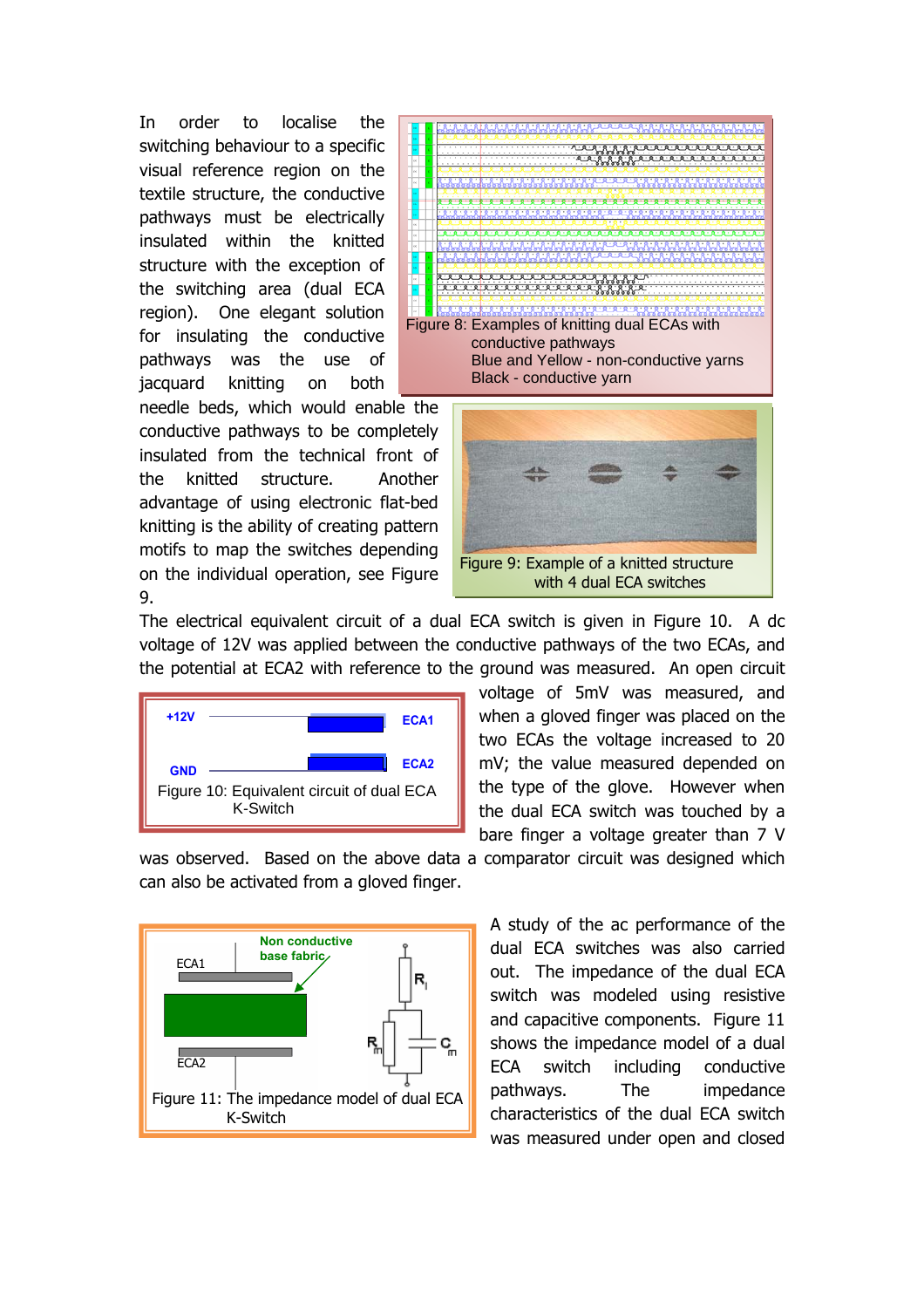circuit conditions. Figure 12 shows the measurement configuration. The impedance characteristics for the conditions, when the ECAs were short circuited by a bare finger and a gloved finger, were derived using a Cole-Cole equivalent circuit.

The Impedance characteristics were determined by applying an ac signal to the sample (between the dual ECA switch) and using a DSP based phase sensitive



measurement configuration

detection technique. The excitation current was produced in an impedance spectroscopy system using waveform synthesis. The voltage measurement process was performed synchronously to obtain in-phase and quadrature components of the measured voltage; this required a reference waveform from the waveform synthesizer.

The results are shown in Figures 13 and 14.



Several knitted EAT structures have been developed in the University of Manchester, and two products, i.e. a sensing EAT and an active EAT, were introduced in this paper. The fundamental principal of the above demonstrated technology is based on localising electro-conductive fibres within the conventional fibres of a textile structure. Although the technology has the ability to develop textile sensors and actuators one of its draw backs is the limitation in the development of intelligent and truly smart textile structures. As such a new line of research was initiated by research group in the University of Manchester; the basic concept is to embed electronic chips within the fibres of a yarn. The background to the research is given below.

The underlying core technology for clothing manufacture is performed in phases, with the most significant processing steps summarised below:

Fibre assembling process: During this step a multitude of fibres are assembled to form a yarn. The most important characteristic of a yarn is that it has only a length and a thickness (its thickness can be neglected when compared to its almost unlimited length), and its flexibility. Generally yarns used in making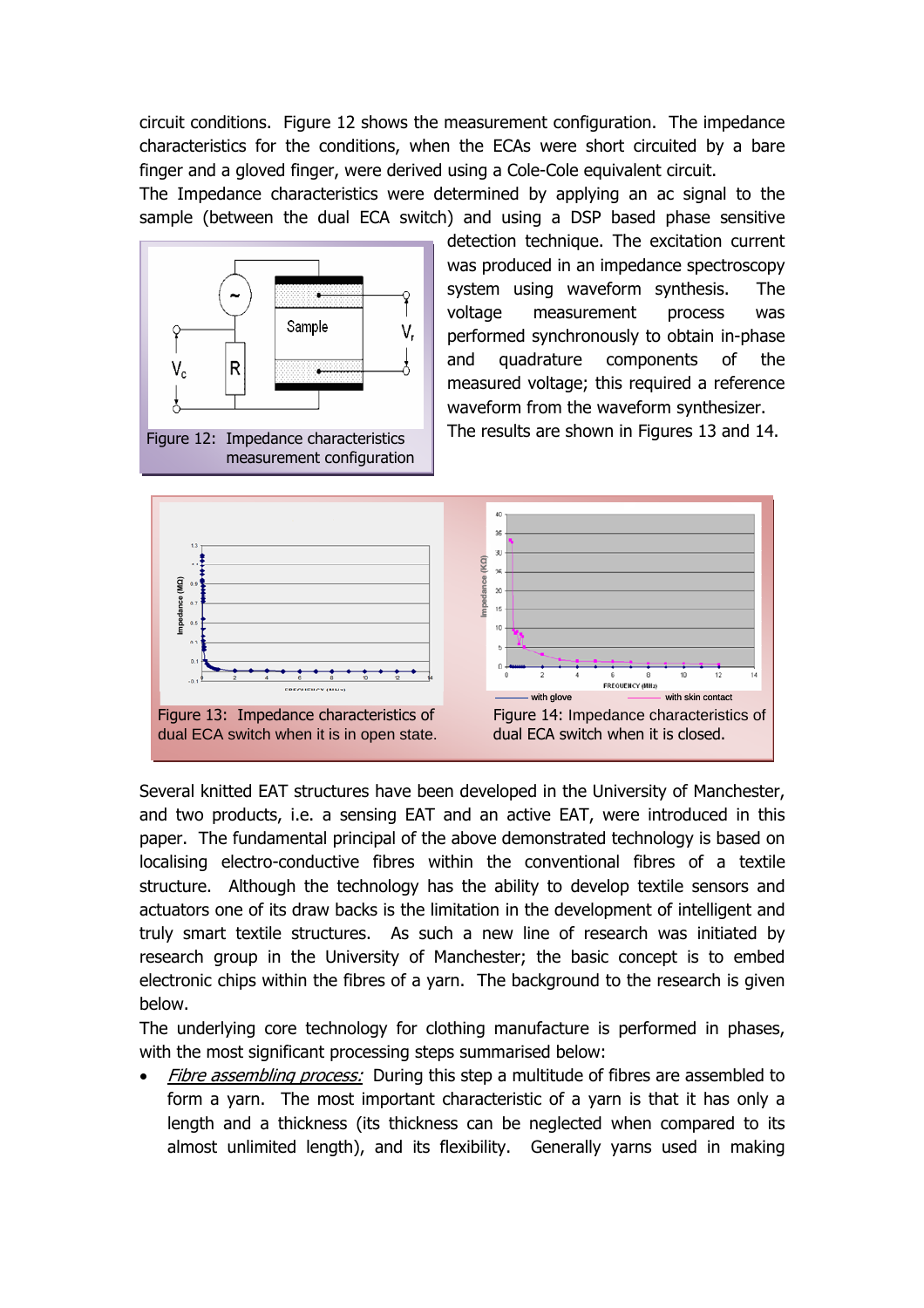clothes are made either from natural, man-made fibres, or from a blend of natural and man-made fibres.

- Fabric manufacturing process: In this step the yarns are assembled into a fabric, in order to create a textile fabric. Unlike a yarn, a textile fabric has a length, a width and a thickness (again the thickness of a fabric can be neglected against its length and width); also a textile fabric can be used to cover a two-dimensional surface. Like a yarn, a textile fabric is a flexible structure, which is a very important characteristic for making a comfortable garment. The most important yarn assembling techniques are the weaving and knitting processes. In weaving two parallel sets of yarns are interlaced orthogonally, whereby in knitting only one set of yarns can be interlooped to form a fabric structure.
- Fabric colouration and finishing process: In this step a fabric structure is given colour and/or better handling performance. Although fibres undergo only a physical change in the first two processes, in this step fibres would be exposed to chemical reactions.
- Fabric assembling process: In this step the textile fabric is cut into shaped panels and sewn together to form a three-dimensional shell (i.e. a garment).

In all the processes mentioned above, the fibres will be subjected to tensile, compressive, bending and torsional deformations, and during the fabric colouration and finishing process the fibres will be subjected to higher temperatures and pressures. On the other hand the fibres will be subjected to similar deformations during the normal use of a garment, and its washing.

The objective of our work is to integrate the electronically functional chips (referred to as **the chip** in further text) with textile fibres in a manner that it is protected from the negative influences outlined previously. This objective could be achieved by either *inserting the chip into a textile fibre* or *encapsulating the chip within a bundle* of fibres, the two techniques are discussed briefly below.

Inserting the chip into a textile fibre: this could be achieved with only man-made fibres by inserting the chip during the extrusion of the fibres. Although this technique could protect the chip from the tensile and bending stresses and the temperature, pressure and other chemical stresses the textile fibre will be subjected to during processing; this method, however, will not protect the chip from the torsional deformations of the textile fibre.

**Encapsulation of the chip within a bundle of fibres:** this method can protect the chip from all the aforementioned deformations and stresses, and it is limited not only to man-made fibres. Therefore, our aim was to create the science base to package the chip within a fibre bundle. The research objectives were:

- The development of the encapsulation technique;
- The modelling of the encapsulation process;
- The evaluation of the fibre encapsulated chip, i.e. for mechanical stresses etc.;
- The development of a continuous process for encapsulating the chips;
- The development of a technique of connecting the chip with metal core filament fibres.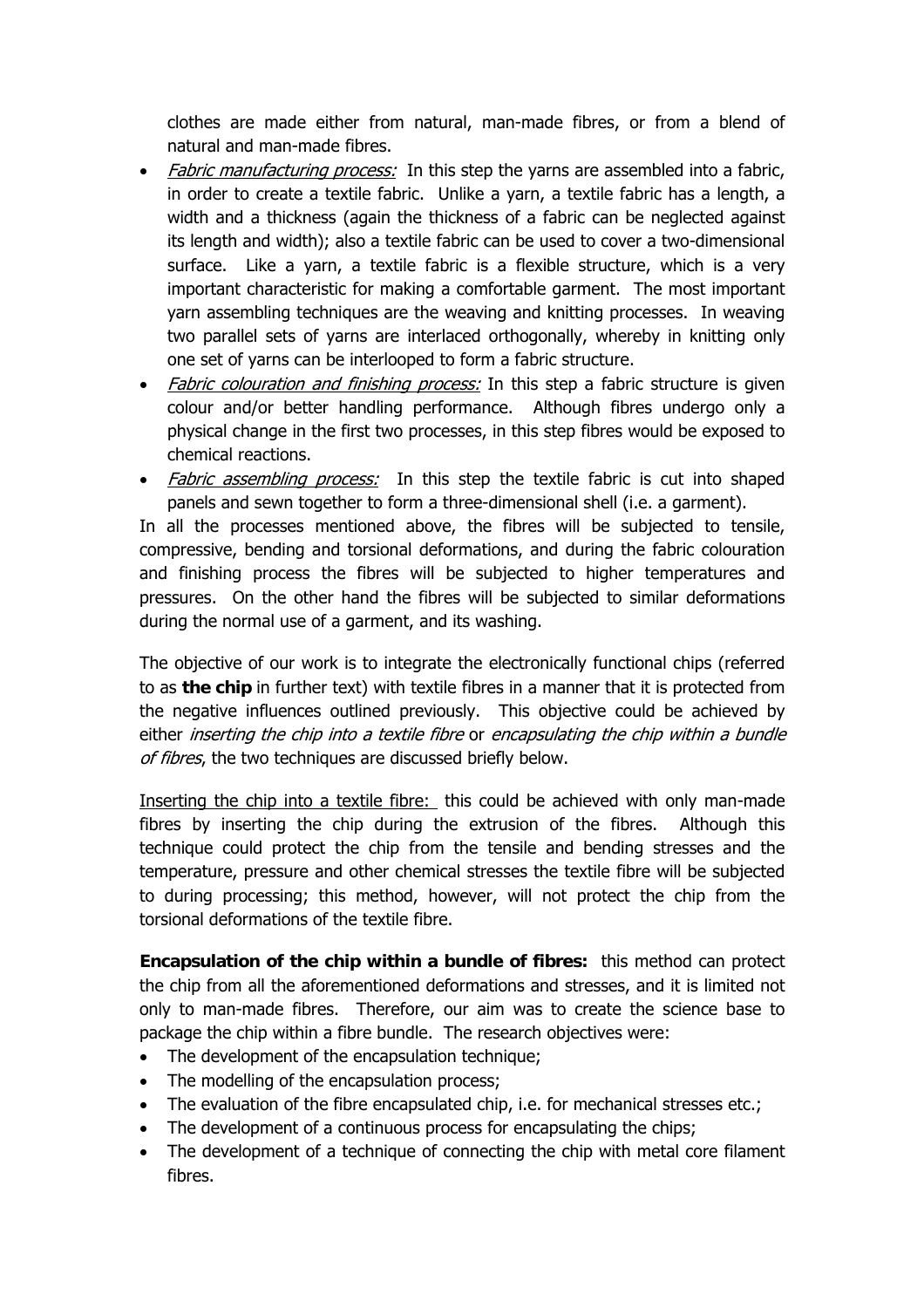As mentioned earlier our concept is to package the chip inside a bundle of fibres in a manner that it is protected from all forms of mechanical, thermal and pressure forces. Our solution was to position the chip inside a bundle of man-made filament fibres, and then to encapsulate the area with a polymer matrix. In the following text the following definitions will be used:

- The chip encapsulated area as the Encapsulated Area (EA); and
- The resultant yarn as the Electronically Functional Yarn (EFY).

The EAs can be positioned at regular intervals along the length of the filament fibres as shown in the Figure 15. This concept would enable the EFY to be processed in weaving, knitting and sewing processes.



#### Resin Impregnated EA Process

This technique has the advantage that all types of deformations and stresses, which the EFY would be subjected during the textile processing, the day to day wearing of the garment (with the EFY) and its washing and ironing etc., can be endured by the filament fibres and the polymer resin. The polymer resin would also insulate (seal-off) the chip from liquids and dust etc. The described concept will also enable fine metal wire (possibly in the form



of a polymeric monofilament with a Cu or silver wire core) to be incorporated into the EFY for powering the chip and signal transmission (Figure 16). The reinforcing of the filament fibres and the fine metal wire, and the sealing-off of the chips is a major challenge to the production of EA with properties that are adequate for further processing. A necessary prerequisite for the successful production of EFY was the use of computer simulation, along with static and dynamic modelling of the process for making the EA. As the EA consists of several phases; i.e. a discontinuous polymer resin, continuous polymer filament fibres, copper cored polymer filament fibres, and, therefore, the EA can be considered as a composite system. The matrix phase would bind the filament fibres together and hermetically envelop the chip, thus providing the composite system (EA) phase unity, shape and size stability. The process of fabrication depended on the physical and the chemical characteristics of the resin, especially on the curing properties. The curing was achieved at room temperature; however, the curing time has to be optimised.

Based on the mathematical modeling an experimental rig was designed and developed to encapsulate micro chips within filament fibres, and different chips were encapsulated to produce EFY; two examples are given below.